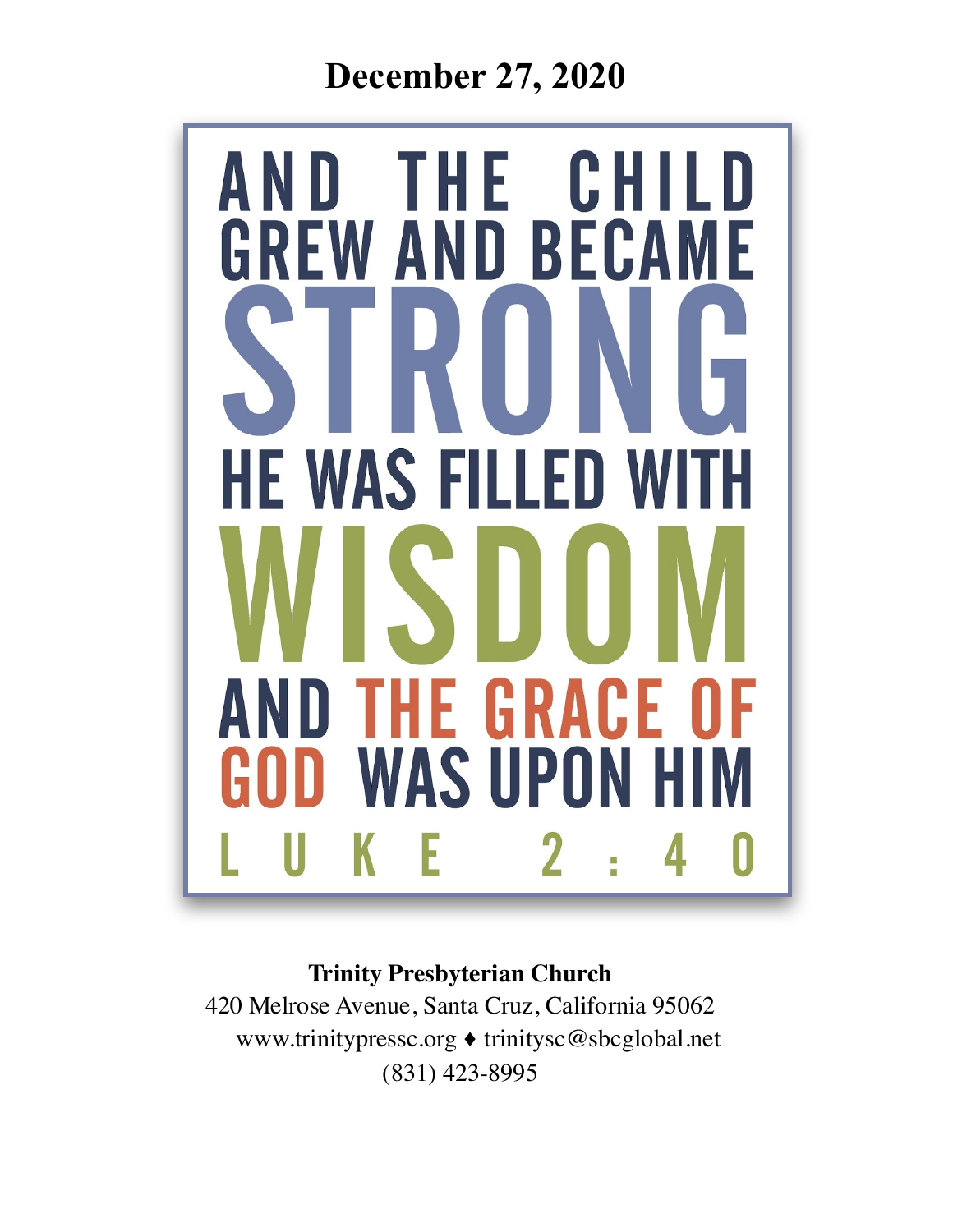## **Trinity Presbyterian Church**

**First Sunday of Christmas** 

**10:30 a.m. Sunday, December 27, 2020** 

### **Welcome and Announcements**

## **Passing the Peace of Christ**

 *Greet one another with the Peace of Christ*  "The Peace of Christ be with you."

**"And also with you."**

**Prelude** *Gesu Bambino* Pietro Yon

## **Call to Worship**

Leader: Come, let us sing God's praise with creation!

 **People: Praise God, sun and moon! Praise God, shining stars!** 

Leader: Come, let us sing with Simeon and Anna!

 **People: Our eyes have seen salvation, God's gift for all people!** 

Leader: Come let us sing God's praise together

All: and worship the Christ-child born for us!

**Hymn of Praise All Creatures of our God and King**

# 15 All Creatures of Our God and King

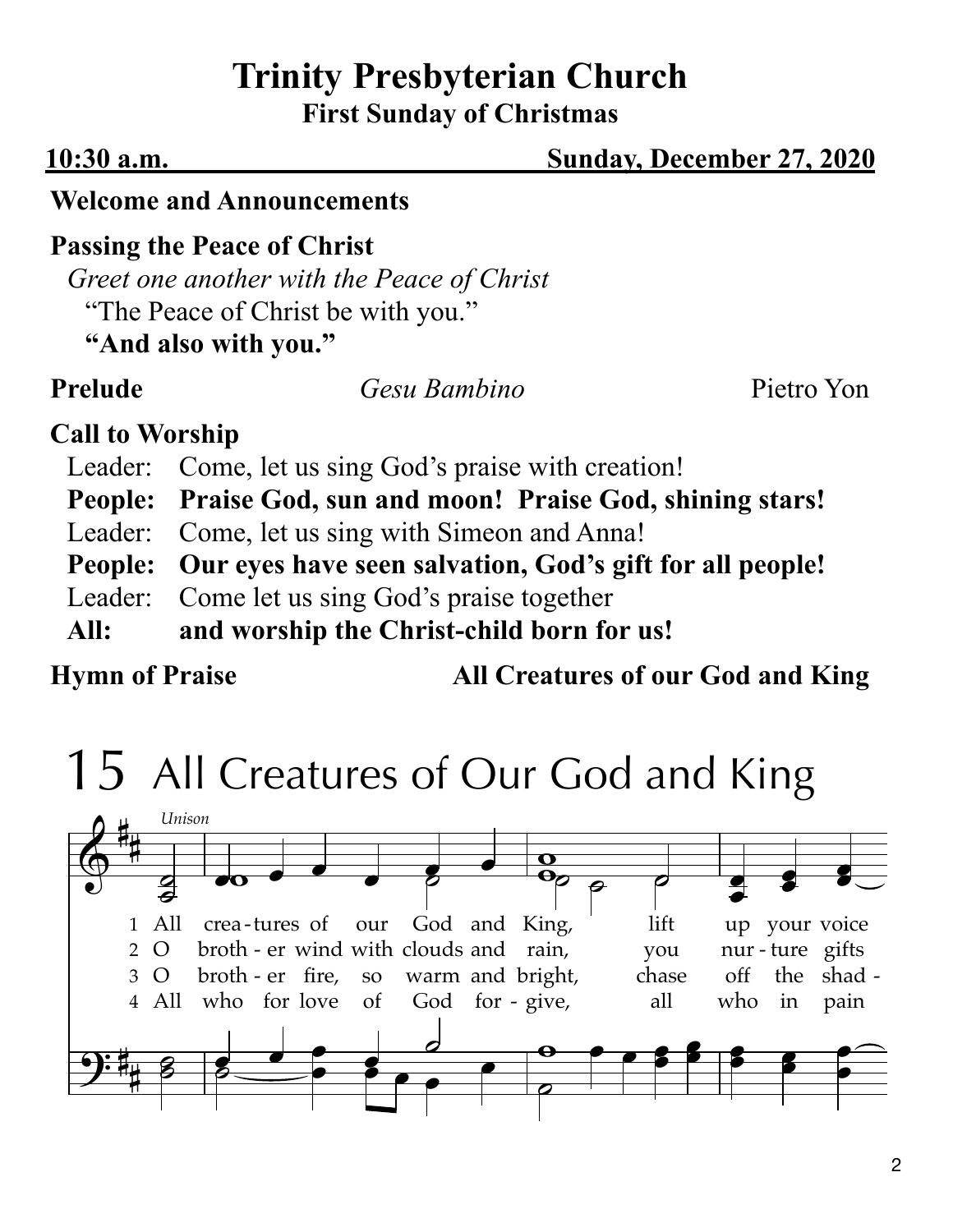

3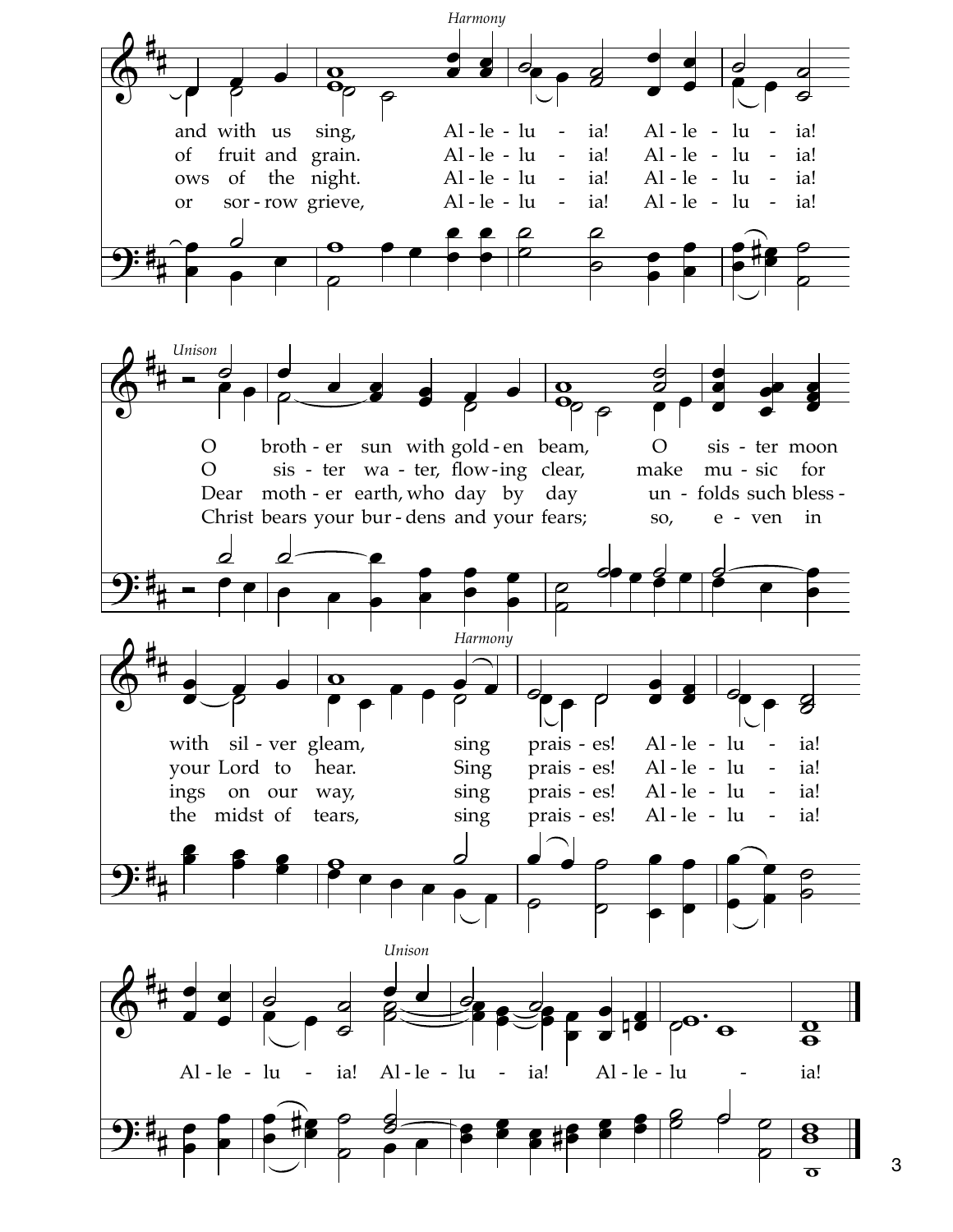## **Call to Confession**

 Like a great light in a land of deep darkness, the mercy of the Lord shines upon us. Trusting in God's grace, let us confess our sin.

## **Prayer of Confession**

 **O God, in Christ you were born a humble child, love-made-flesh, God-with-us. Forgive us when we fail to follow in your way of humility, love, and peace. Free us to see your Light reflecting in the faces of friends and family, neighbors and strangers, enemies and friends, and make us shine forth with your love.** 

*Take time to offer silent prayers of confession.*

## **Assurance of Forgiveness**

Leader: Hear the promise of the Lord: See, your salvation has come! You are a holy people, redeemed by God, sought out, not forsaken. In the name of Jesus Christ, we are forgiven!

**People: Thanks be to God.** 

## **Time with Children and Youth**

**Anthem** In Dulci Jubilo arr. Nicki Kerns

## **Prayer for Illumination**

Holy One, giver of all light, lift up our hearts and minds to Christ, the morning star that never fades. By the light of your Holy Spirit reveal to us your saving Word and lead us to offer our lives to you in service and in love; through Jesus Christ our Lord. **Amen.** 

## **Scripture Readings** Luke2:22-40 NRVS

When the time came for their purification according to the law of Moses, they brought him up to Jerusalem to present him to the Lord (as it is written in the law of the Lord, "Every firstborn male shall be designated as holy to the Lord"), and they offered a sacrifice according to what is stated in the law of the Lord, "a pair of turtledoves or two young pigeons." Now there was a man in Jerusalem whose name was Simeon; this man was righteous and devout, looking forward to the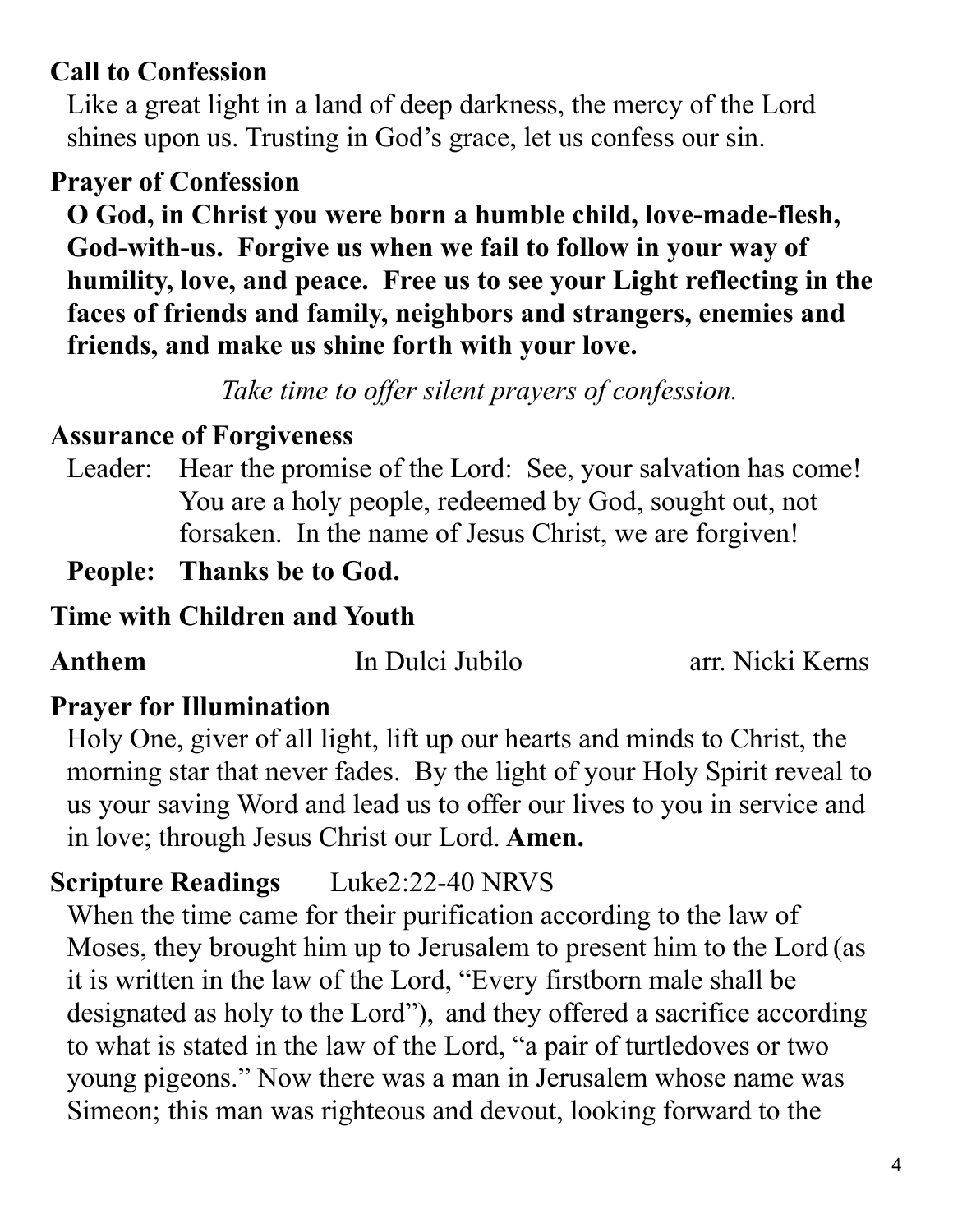consolation of Israel, and the Holy Spirit rested on him. 2 It had been revealed to him by the Holy Spirit that he would not see death before he had seen the Lord's Messiah. Guided by the Spirit, Simeon came into the temple; and when the parents brought in the child Jesus, to do for him what was customary under the law, Simeon took him in his arms and praised God, saying, "Master, now you are dismissing your servant in peace, according to your word; for my eyes have seen your salvation, which you have prepared in the presence of all peoples, a light for revelation to the Gentiles and for glory to your people Israel." And the child's father and mother were amazed at what was being said about him. Then Simeon blessed them and said to his mother Mary, "This child is destined for the falling and the rising of many in Israel, and to be a sign that will be opposed so that the inner thoughts of many will be revealed — and a sword will pierce your own soul too." There was also a prophet, Anna the daughter of Phanuel, of the tribe of Asher. She was of a great age, having lived with her husband seven years after her marriage, then as a widow to the age of eighty-four. She never left the temple but worshiped there with fasting and prayer night and day. At that moment she came, and began to praise God and to speak about the child to all who were looking for the redemption of Jerusalem. When they had finished everything required by the law of the Lord, they returned to Galilee, to their own town of Nazareth. The child grew and became strong, filled with wisdom; and the favor of God was upon him.

### **Rev. Katheryn McGinnis**

### $\Phi$ <u>?</u> # # # # **8**<br>8 <u>ց</u> **88** <u>ց</u>  $\overline{\cdots}$ 1 Bless ed 2 Per fect sub mis 3 Per fect sub mis - - - - ed as - sur - ance, Je **e** œ œ œ  $\frac{2}{\pi}$ **P** .<br>.<br>. <u>:</u> œ  $\begin{array}{ccc} \bullet \cdot & \bullet \cdot \\ \bullet \cdot & \bullet \cdot \end{array}$  $\overline{\bullet}$ :  $\overline{\bullet}$   $\overline{\bullet}$ œ œ œ œ œ ance, sion, sion, Je sus is mine! - fect sub - mis - sion, per-fect de-light, viall is at  $\overline{\bullet}$ :  $\frac{\cdot}{\cdot}$  $\frac{e}{\cdot}$ e<br>E œ  $\overset{\bullet}{\bullet}\overset{\bullet}{\bullet}$ **P** œ œ .<br>.<br>. .<br>.  $\overline{\mathbf{S}}$ ˙ œ **e e** œ œ rest; O what a vi sions of I in my .<br>3.  $\mathbf{z}$ : œ œ œ œ e<br>E

## Hymn

Sermon

**Hymn** *Blessed Assurance, Jesus us Mine!*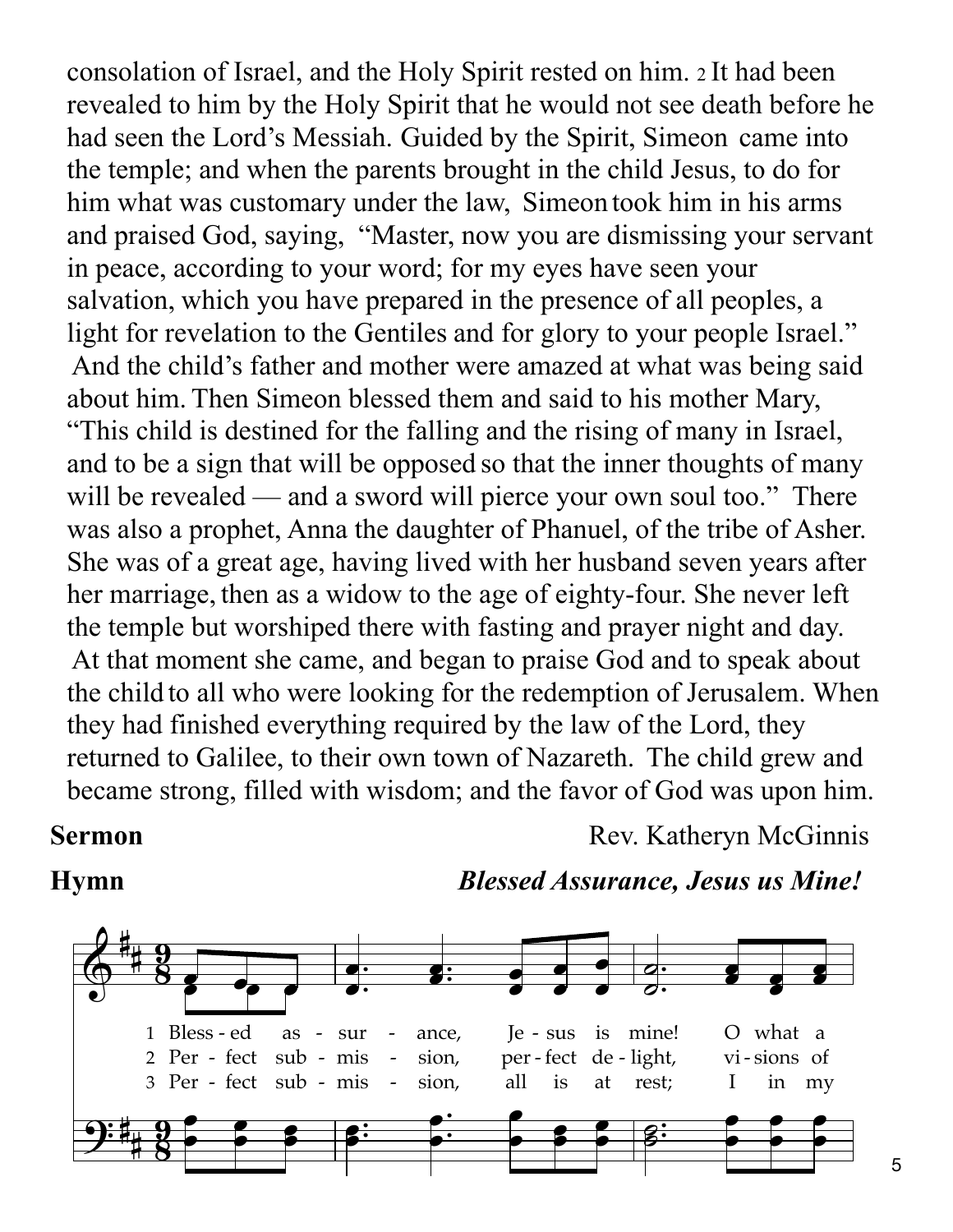

6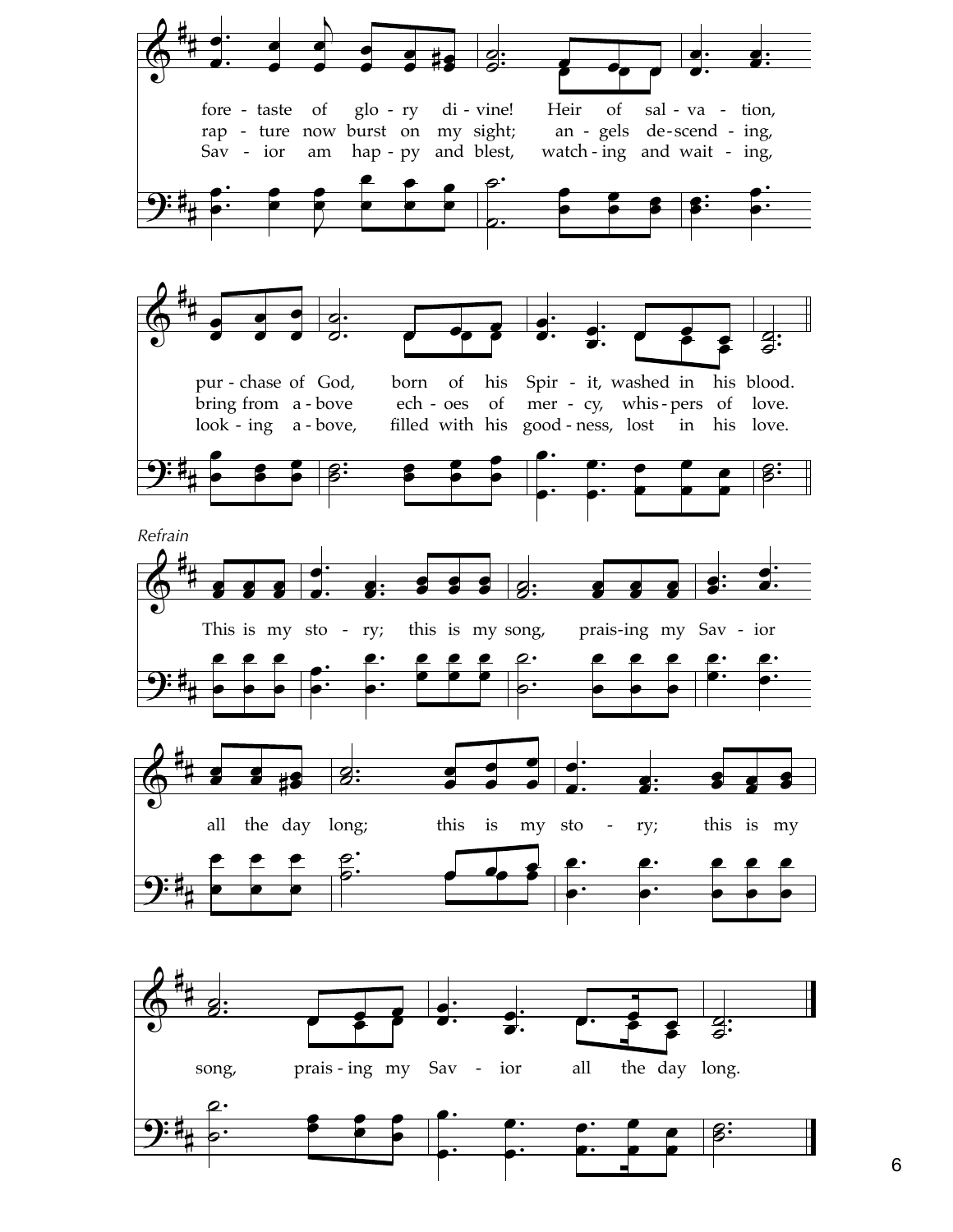## **Call to Prayer**

## **Prayers of the People**

```
 After each petition please say, "God of Life and Hope"
and all respond, "Hear our Prayer."
```
## **Lord's Prayer**

 **Our Father who art in heaven, hallowed be thy name. Thy kingdom come, thy will be done, on earth as it is in heaven. Give us this day our daily bread; and forgive us our debts, as we forgive our debtors; and lead us not into temptation, but deliver us from evil. For thine is the kingdom, the power, and the glory forever. Amen.** 

## **Virtual Offering**

## **Doxology #591**

*Praise God, from whom all blessings flow; Praise Christ, all people here below; Praise Holy Spirit evermore; Praise Triune God, whom we adore. Amen.* 

## **Prayer of Dedication**

God of new life, out of the abundance of our lives we offer these gifts to you. Through your blessing and our willingness to share, may these offerings become a source for hope and love in this church family, and in the community beyond us, in the name of Jesus Christ. Amen.

**Closing Hymn** 

 **Closing Hymn** *Lord, Dismiss Us with Your Blessing* Lord, Dismiss Us with Your Blessing

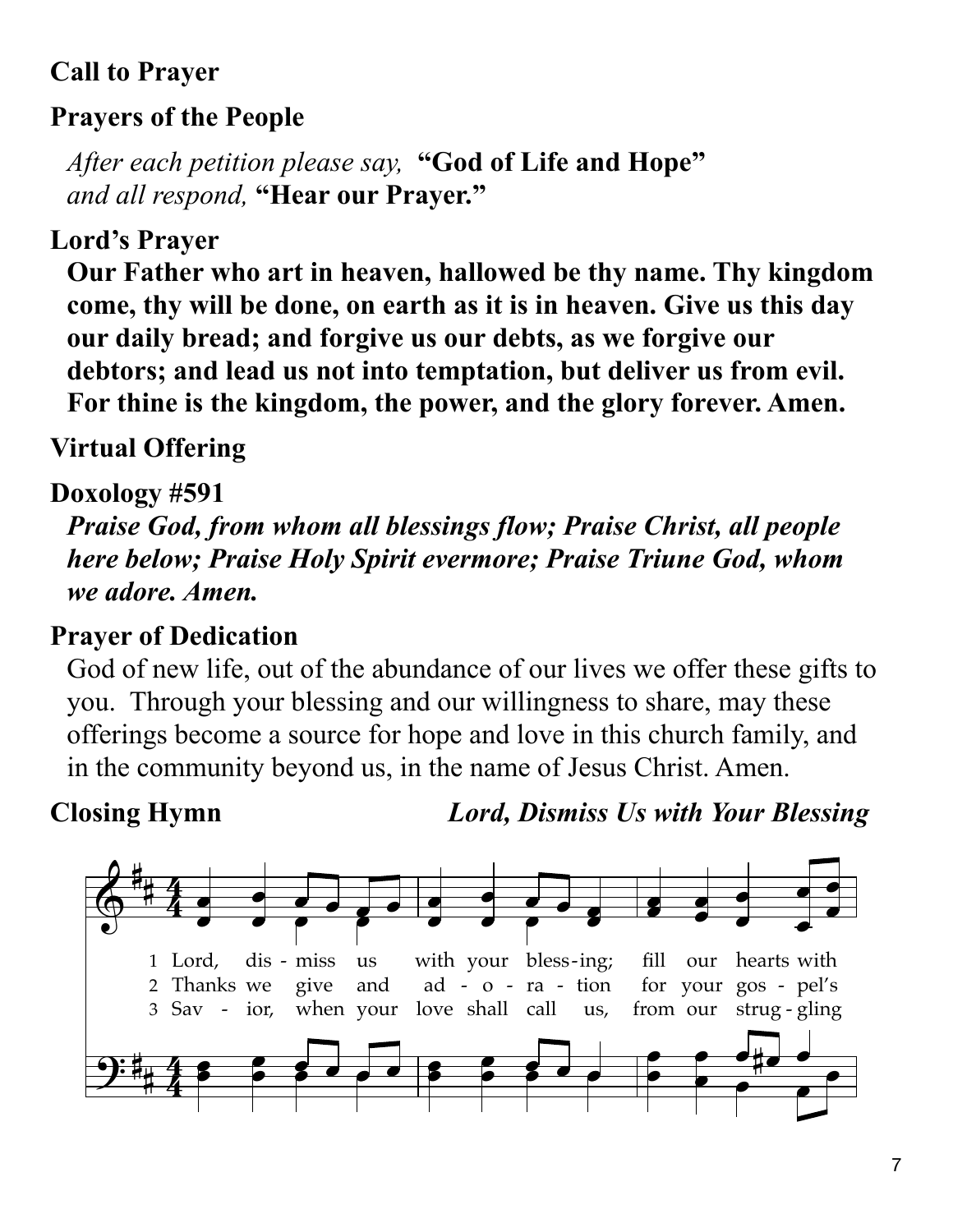

### **These ing** (Roddy Hamilton) **ing** (Roddy Hamilton) who dedicated his entire ministery to a small church in rural Yorkshire. The tune used here was first to a significant vector was first to a significant vector was first to a significant vector was f

The loving kindness of the Lord our God, the grace of Jesus Christ our Savior, and the renewing power of the Holy Spirit be with you all. **Alleluia!**  avior, and the rene SICILIAN MARINERS ST 8.7.8.7.8.7  $\begin{array}{ccc} \bullet & \bullet & \bullet \\ \bullet & \bullet & \bullet & \bullet \end{array}$ 

**Postlude** *<i>Joy to the World* arr. Joel Raney